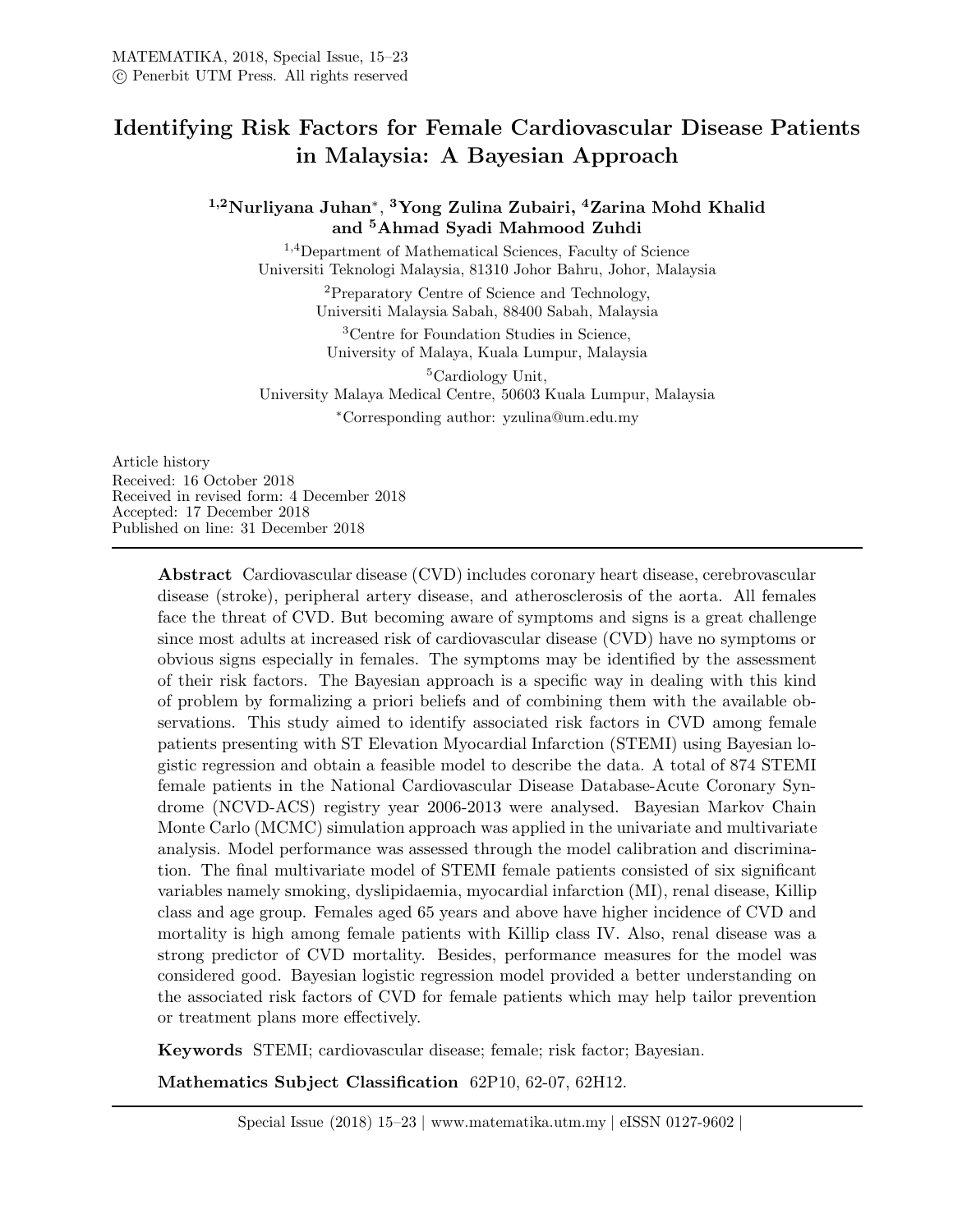#### 1 Introduction

Cardiovascular disease (CVD) often be thought of as a health problem for males is the most common cause of death for both males and females in Malaysia and worldwide [1,2]. CVD includes coronary heart disease, cerebrovascular disease (stroke), peripheral artery disease, and atherosclerosis of the aorta [3]. Most females have misperception that they are most likely to die from cancer or breast cancer [3,4]. In reality, CVD poses a greater mortality threat than breast cancer [5] and kills about 10 times more women than all cancers combined [6,7].

All females face the threat of CVD. But becoming aware of symptoms and signs is a great challenge since most adults at increased risk of cardiovascular disease (CVD) have no symptoms or obvious signs especially in females [8]. Additionally, some of the CVD symptoms in females are different from those in males [9,10]. These may be identified by the assessment of the risk factors.

The Bayesian approach is a specific way in dealing with this kind of problem by formalizing a priori beliefs and of combining them with the available observations. Bayesian approach was introduced in medical research in 1982. However, its application in clinical research has only been approved by the US Food and Drug Administration (FDA) in 2010 [11]. Bayesian approach, which is learning from evidence as it accumulates, is now applied in all major areas of medical statistics, including clinical trials, epidemiology, and decision making for new treatments or technologies.

Thus, this study aimed to identify associated risk factors in CVD among female patients presenting with ST Elevation Myocardial Infarction (STEMI) in Malaysia using Bayesian logistic regression model and obtain the best model to describe the data. The organization of this study is as such; it starts with a brief information on CVD and Bayesian approach. Next is the results of proposed Bayesian logistic regression model and model overall fit. A discussion and the implication of the findings of the analysis is given in the proceeding section.

# 2 Materials

In Malaysia, a registry supported by the Ministry of Health (MOH) known as the National Cardiovascular Disease-Acute Coronary Syndrome (NCVD-ACS) registry, plays an important role in collecting and providing information about CVD across Malaysia [12]. In this study, a total of 874 female patients who were diagnosed with ST-elevation myocardial infarction (STEMI) were selected from the NCVD-ACS registry for the years 2006 to 2013. Data was collected from the time the female patient with STEMI was admitted to the hospital till 30 days post discharge.

Demographic variable such as patients' ethnicity was divided into four major ethnic groups namely Malay, Chinese, Indian and others. Age was categorized into two groups; age <65 years and age  $\geq 65$  years. The risk factors were diabetes mellitus, hypertension, smoking status, dyslipidaemia and family history of CVD. While myocardial infarction (MI) history, chronic lung disease, cerebrovascular disease, peripheral vascular disease and renal disease were classified as the comorbid variables. Killip class as the clinical presentation was divided into four classes. As for the treatment, the variables were percutaneous coronary intervention (PCI) and cardiac catheterization.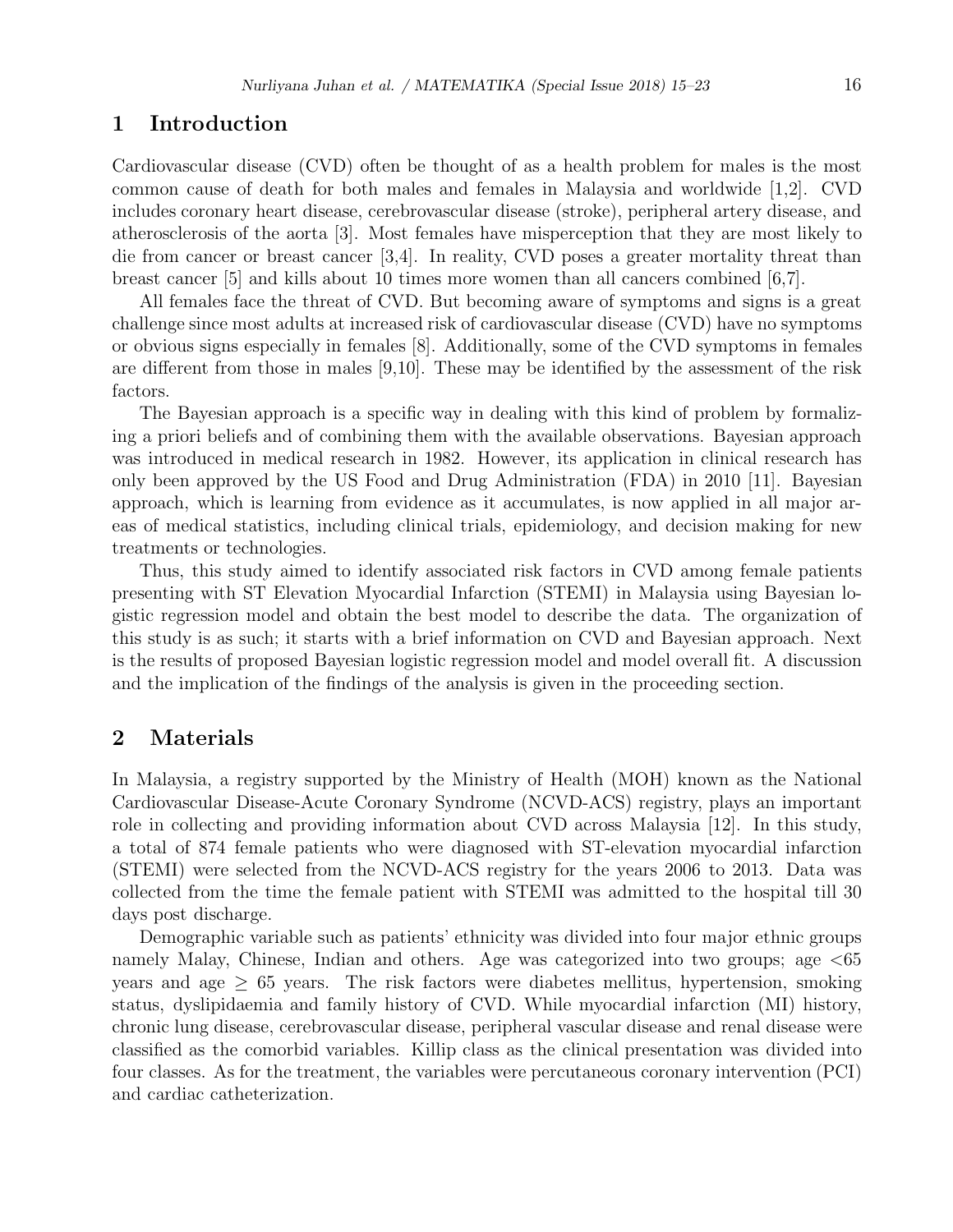#### 3 Methods

The Bayesian MCMC approach was applied to develop suitable models for CVD patients in Malaysia. This approach, in short, is a way to associate the past (prior) with present (current study) to make decisions about the future (posterior) [13]. Therefore, it was used to identify significant risk factors and to obtain the posterior estimates of the proposed model.

For the Bayesian model in this study, likelihood for the outcome variable was defined as a logistic regression model with "1" representing death and "0" alive or otherwise. Mathematically, logistic regression estimates a multiple linear regression function defined as:

$$
logit(p) = log\left(\frac{p}{1-p}\right) = \beta_0 + \beta_1 x_1 + \beta_2 x_2 + ... + \beta_n x_n
$$
 (1)

where p is the probability of presence of the characteristic of interest,  $\beta_i$  is the logistic regression coefficients and  $x_i$  is the independent variables for  $i = 1, ..., n$ .

For the type of prior, non-informative prior was applied due to lack of information on the regression parameters. Simulations were run for three multiple parallel chains with different initial point for each of it.

Univariate analysis was performed on all variables using Bayesian MCMC approach. Variables that satisfied the screening criteria were then fitted into the Bayesian multivariate logistic model. Results of the analysis were given in the form of odds ratio (OR) where it represents the odds that an outcome will occur given a specific contact, compared to the odds of the outcome occurring in the absence of that contact [14]. The standard error (SE) of the analysis were also obtained. All the analysis were performed using JAGS, a software that applies Gibbs sampling method in estimation of model parameters. The conditional distributions for  $\beta_i$  were calculate using the Gibbs sampling algorithm. The Gibbs sampling algorithm is used to generate an instance from the distribution of each variable in turn, conditional on the current values of the other variables [15]. Area under receiving operating characteristics curve (AUC) was used to measure model discrimination [16], while Hosmer-Lemeshow test was used to measure model calibration [17].

#### 4 Results

Descriptive statistics was performed for female patients and the results are shown in Table 1. Majority of the STEMI female patients were from ethnic Malay with more than 50% followed by Chinese (20%) and Indian (19.9%). Predominantly, female patients fell into the less than 65-year-old age group. The most prevalence risk factor for STEMI female patients was hypertension (74.5%), followed by diabetes mellitus (55.6%) and dyslipidaemia (35.8%) respectively. Most of the STEMI patients were in Killip class I or II on presentation. As for the treatment, cardiac catheterization was the most undergone procedure.

Bayesian univariate analysis are performed for female patients and seven variables are considered significant namely age group, smoking status, family history of CVD, dyslipidaemia, MI history, renal disease and Killip class. The seven significant variables are then fitted into Bayesian multivariate model.

From the Bayesian multivariate analysis shown in Table 2, six variables are observed to be significantly associated with mortality of CVD female patients namely dyslipidaemia, MI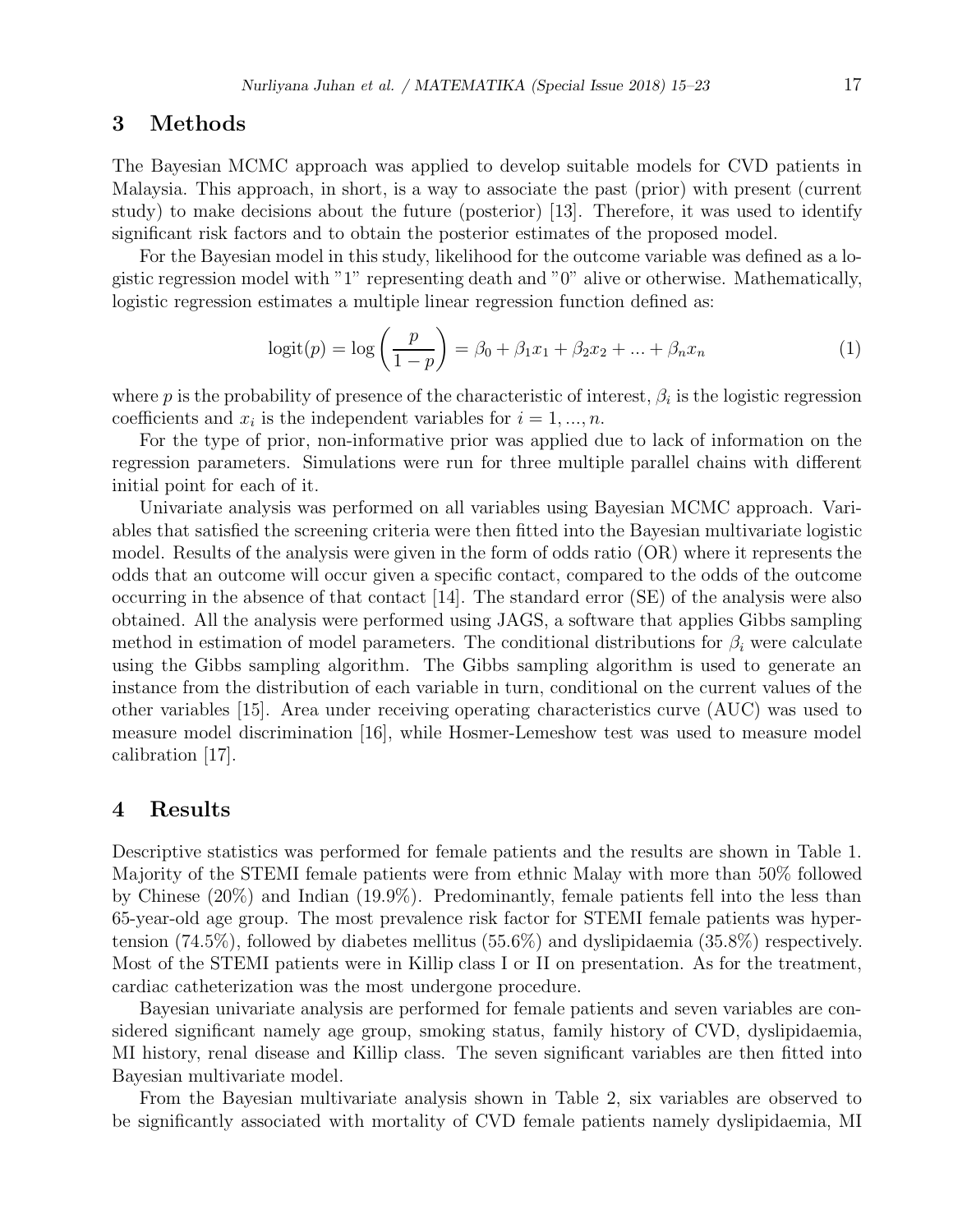| Characteristic              | $n=874~(\%)$                  |                            |
|-----------------------------|-------------------------------|----------------------------|
|                             | Malay                         | 489<br>(55.9)              |
| Ethnicity                   | Chinese                       | 175<br>(20.0)              |
|                             | Indian                        | $\overline{17}4(19.9)$     |
|                             | Others                        | $\overline{36}$ (4.1)      |
| Age group                   | < 65                          | 495<br>(56.6)              |
|                             | $\overline{>65}$              | 379<br>(43.4)              |
| Diabetes Mellitus           | N <sub>o</sub>                | 388<br>(44.4)              |
|                             | Yes                           | 486<br>(55.6)              |
| Hypertension                | No                            | 223(25.5)                  |
|                             | Yes                           | 651<br>(74.5)              |
| Smoking status              | Never                         | $\overline{(89.9)}$<br>786 |
|                             | Active/former                 | 88 (10.1)                  |
| Dyslipidaemia               | $\overline{\text{No}}$        | 561<br>(64.2)              |
|                             | $\overline{\mathrm{Yes}}$     | $\overline{313}$<br>(35.8) |
|                             | $\overline{\text{No}}$        | 792<br>(90.6)              |
| Family history of CVD       | Yes                           | 82 (9.4)                   |
|                             | $\overline{\text{No}}$        | $\overline{78}4(89.7)$     |
| MI History                  | Yes                           | 90(10.3)                   |
| Chronic lung disease        | $\overline{\text{No}}$        | 859<br>(98.3)              |
|                             | $\overline{\mathrm{Yes}}$     | 15<br>(1.7)                |
| Cerebrovascular disease     | N <sub>o</sub>                | (96.3)<br>842              |
|                             | $\overline{\mathrm{Yes}}$     | $\overline{32}$<br>(3.7)   |
| Peripheral vascular disease | N <sub>o</sub>                | 870 (99.5)                 |
|                             | $\overline{\mathrm{Yes}}$     | (0.5)<br>$\overline{4}$    |
| Renal disease               | $\overline{\text{No}}$        | $\overline{832} (95.2)$    |
|                             | Yes                           | 42<br>$\overline{(4.8)}$   |
|                             | Class I                       | 521<br>(59.6)              |
| Killip Class                | Class II                      | 219<br>(25.1)              |
|                             | $\overline{\text{Class}}$ III | 44<br>(5.0)                |
|                             | Class IV                      | (10.3)<br>90               |
| PCI                         | No                            | 629<br>(72.0)              |
|                             | Yes                           | 245(28.0)                  |
| Cardiac catheterization     | N <sub>o</sub>                | 573<br>(65.6)              |
|                             | $\overline{\mathrm{Yes}}$     | 301<br>(34.4)              |

Table 1: Female Patients' Characteristics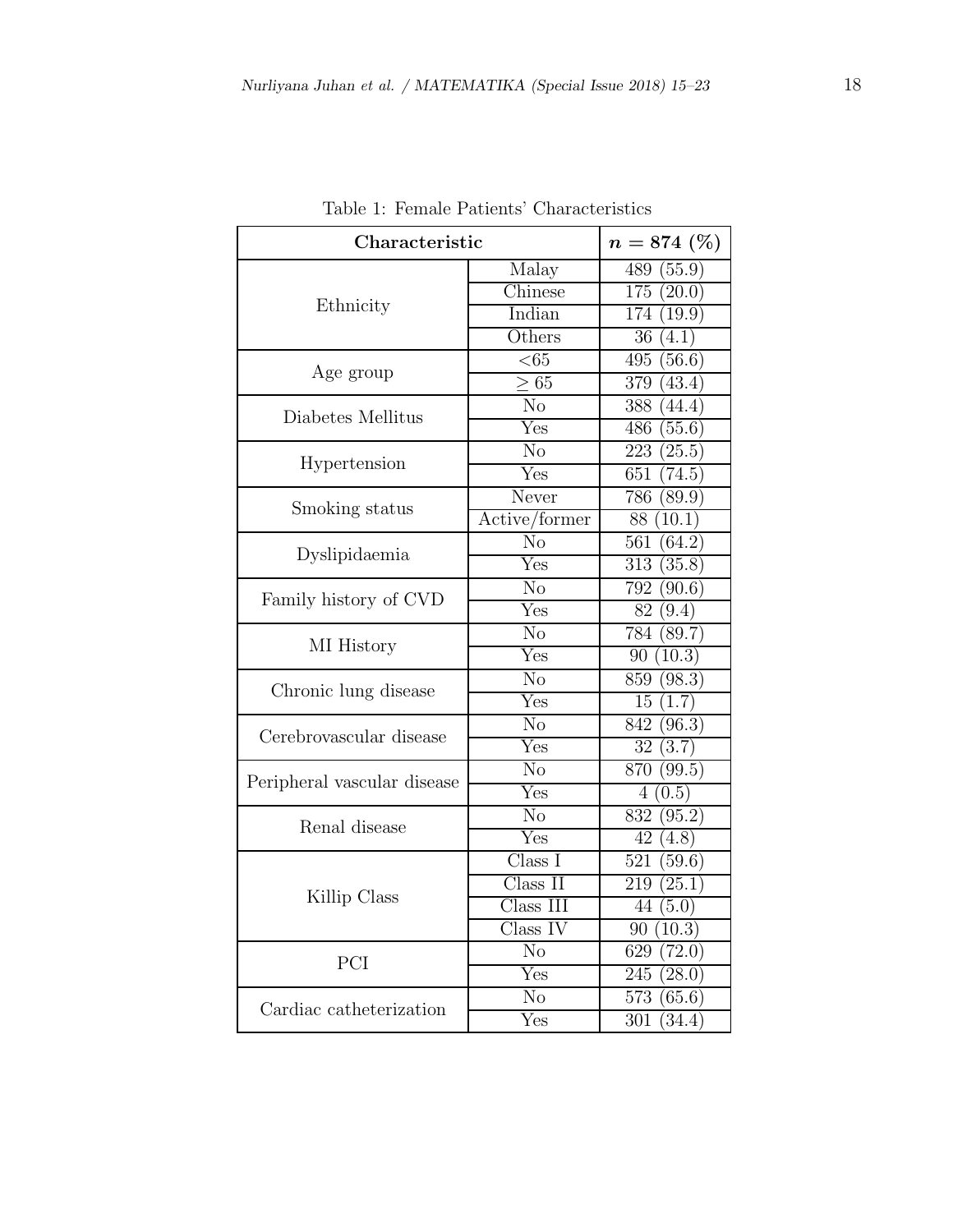| Variable          | <b>Posterior Mean</b> | SE    | <b>OR</b> | $(95\%$ Credible Interval) |
|-------------------|-----------------------|-------|-----------|----------------------------|
| Dyslipidaemia     | $-0.666$              | 0.048 | 0.514     | (0.310, 0.866)             |
| <b>MI</b> History | 0.626                 | 0.062 | 1.870     | (0.980, 3.490)             |
| Smoking           | $-0.984$              | 0.089 | 0.374     | (0.141, 0.979)             |
| Renal disease     | 0.827                 | 0.077 | 2.286     | (1.026, 3.938)             |
| Killip class II   | 0.851                 | 0.054 | 2.342     | (1.362, 3.088)             |
| Killip class III  | 1.120                 | 0.083 | 3.065     | (1.274, 7.308)             |
| Killip class IV   | 2.768                 | 0.057 | 15.927    | (9.291, 20.995)            |
| Age ( $\geq 65$ ) | 1.079                 | 0.045 | 2.942     | (1.819, 4.731)             |

Table 2: Variables in the Multivariate Model for Female Patients

history, smoking, renal disease, Killip class and age group of the patients. The OR indicated that female patients with dyslipidaemia were less likely to die  $(OR = 0.51)$ . Besides, mortality for female patients with MI history were 1.87 times higher than those without it. Surprisingly, smoking patients were less likely to die than those non-smokers. The risk of death of those with renal disease were 2.29 times more than those without it. As expected, patients in Killip class IV were 15.9 times more likely to die than those from Killip class I. Also, risk of mortality was 2.94 times higher for female patients from the age group  $\geq$  65 than those from the age group  $<\!\!65.$ 

Results validation and model performance were performed using another 374 female patients' datasets. Discrimination in the Bayesian model was considered good with an AUC of 0.8012. Also, the Hosmer-Lemeshow test showed a good fit as the p−value is greater than 0.05

### 5 Discussion

This study has shown that Bayesian approach was capable of developing a good prognostic model and identifying the risk factors of CVD. Malaysia has an increasing prevalence of CVD risk factors in the population. Six significant variables from the Bayesian model were associated with the mortality of CVD female patients namely dyslipidaemia, MI, smoking, renal disease, Killip class and age group of the patients.

Dyslipidemia is mostly prevalent in women, especially at post-menopausal age and it has been closely related with CVD risk [18]. In line with the previous study, this study found that dyslipidaemia is one of the significant risk factors of CVD among Malaysian women. Besides, dyslipidaemia is always associated with obesity. As the degrees of obesity increase, there is an increase likelihood of developing dyslipidaemia so thus CVD in women [19].

The next risk factor was MI history, the OR suggested that females with MI history were more likely to die than those without it. This is similar with other studies, regardless of age, within a year of the first MI, more women than men died, have heart failure, or suffered from a stroke [20,21].

Smoking is always associated with a higher mortality risk [20-22]. However, in Malaysia this is not always the case as the OR in this study suggested that those who were smoker were less likely to die than non-smoker. This could be explained by a phenomenon called the smoker's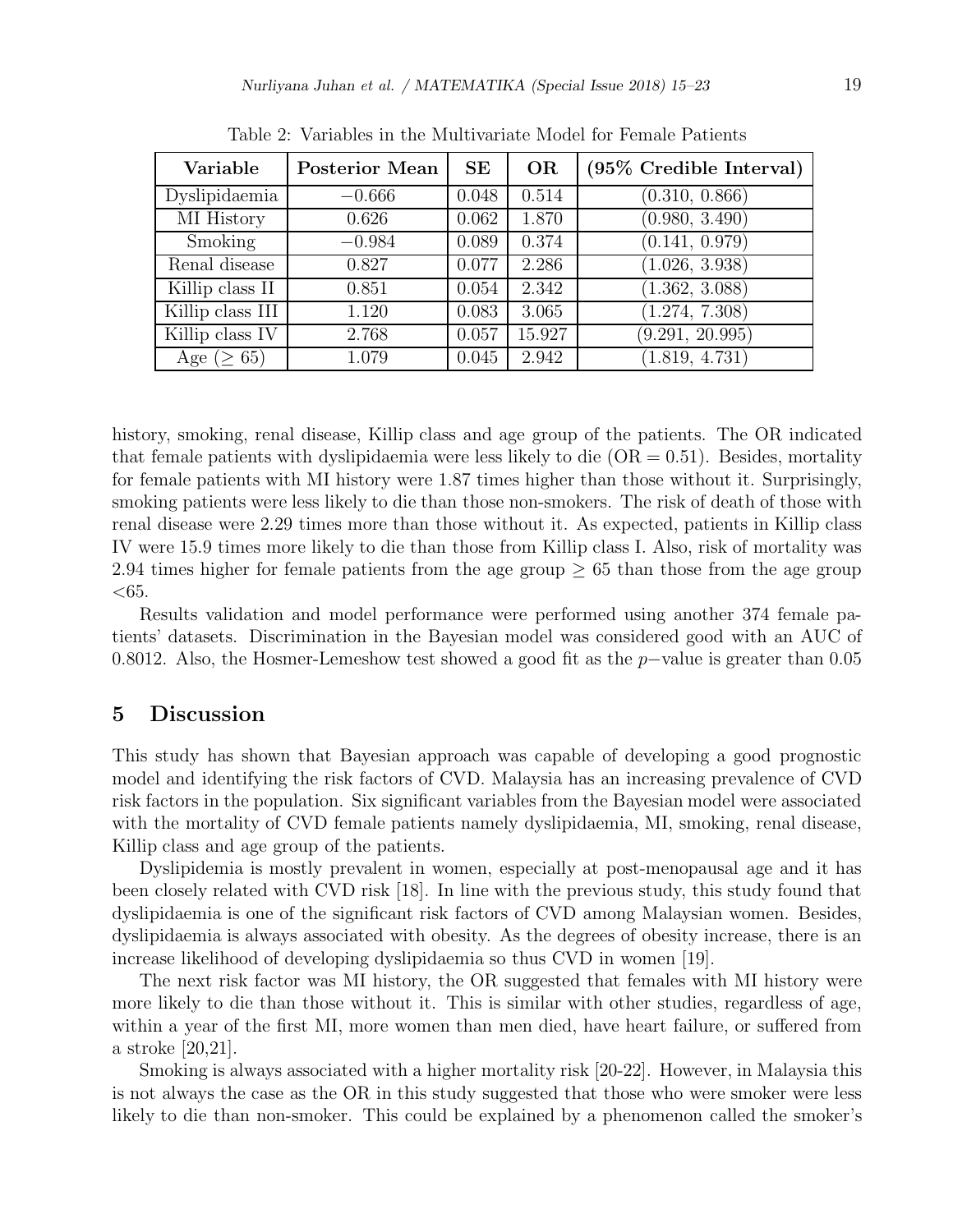paradox where smokers had lower observed in-hospital mortality compared with nonsmokers [23-25].

In this study, higher mortality risk was observed for patients with renal disease. This is supported by other studies where renal disease or decreased kidney function is known as an independent risk factor for the development of new CVD or worsening the existing CVD [3,26,27]. Besides, patients in Killip class IV have higher risk of death as compared to patients in Killip class I. This result was similar to previous studies worldwide where patients in Killip class IV have higher number of admission and significantly higher in-hospital mortality rate than the Killip I patients [28-31].

Other CVD risk factor is age where in this study, female patients with increasing age have higher mortality. This is consistent with the findings of other studies whereby at older age or post-menopausal age, women tend to have higher risk of dying as there is less protection from the estrogen hormone [32,33]. In fact, each year CVD causes a larger number of deaths in older women than in older men [32].

Adopting Bayesian approach allowed us to incorporate prior knowledge into the current study. As in this study, non-informative prior was able to produced better prediction of risk factors of CVD, similar results were found in previous studies [35-36]. Furthermore, Bayesian approach provided more natural results and interpretations, especially in terms of being able to make probability statements of the variables of interest [37].

Also, the credible interval produced by Bayesian analysis offered a more direct expression of uncertainty [38]. However, there is a practical disadvantage of Bayesian approach whereby the long computational time since iterative sampling techniques are used [39].

## 6 Conclusion

In conclusion, Bayesian logistic regression model provided a better understanding on the associated risk factors of CVD for female patients which may help tailor prevention or treatment plans more effectively.

# Acknowledgements

The authors would like to thank all medical and non-medical staffs who participated in the Malaysian National Cardiovascular Disease Database-Acute Coronary Syndrome registry. The authors also wish to thank the Ministry of Education Malaysia with vote no. 07397.

# References

- [1] Department of Statistics Malaysia. Statistics on Causes of Death, Malaysia, 2017 Deaths. 2017.
- [2] WHO. WHO |Cardiovascular diseases (CVDs) [Internet]. WHO. World Health Organization; 2017. http://www.who.int/mediacentre/factsheets/fs317/en/
- [3] Miller P. Women and cardiovascular disease: what can health care providers do to reduce the risks? N. C. Med. J. 2016. 77(6):406–9.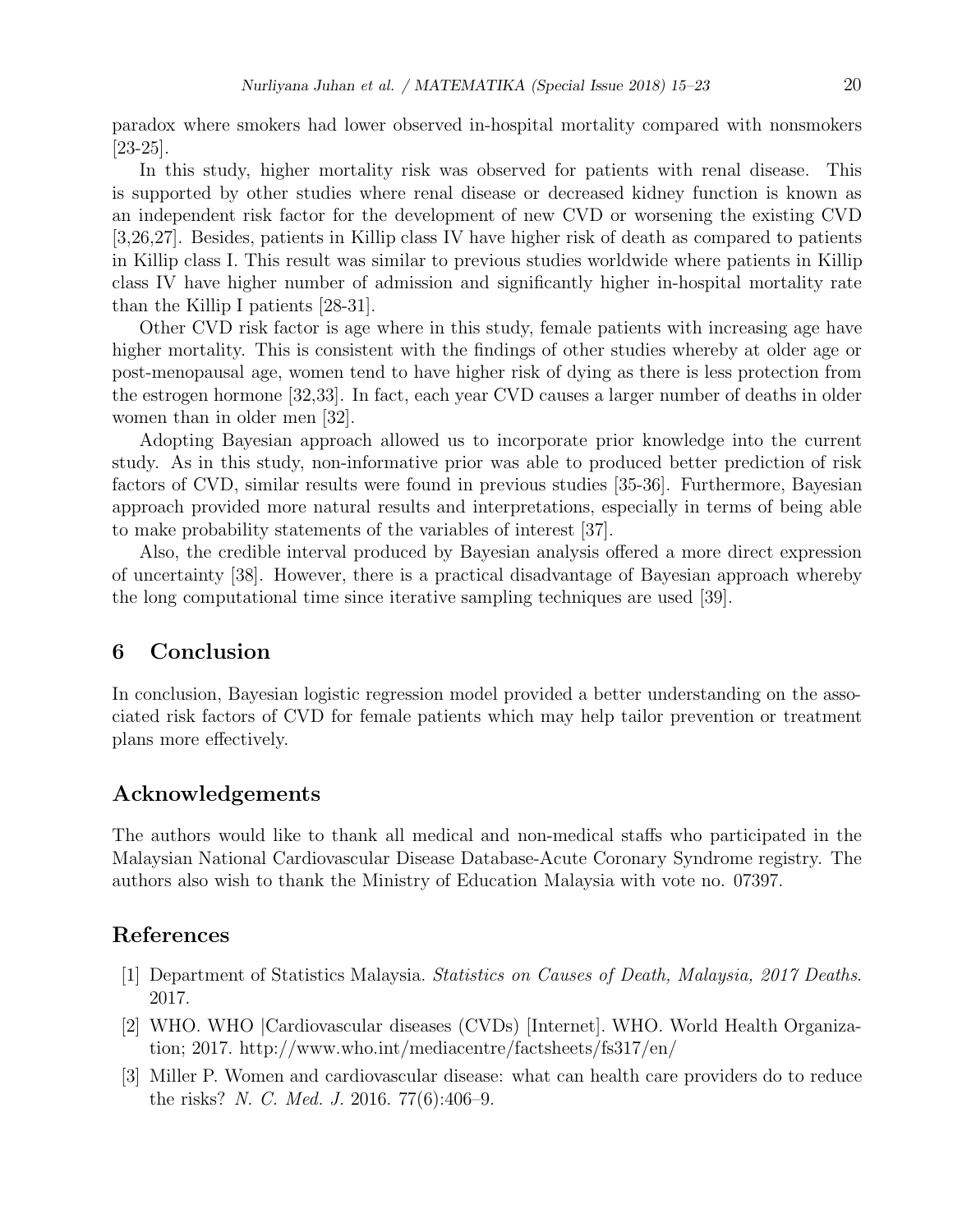- [4] Scheideler JK, Taber JM, Ferrer RA, Grenen EG, Klein WMP. Heart disease versus cancer: understanding perceptions of population prevalence and personal risk. J. Behav. Med. 2017.  $40(5): 839-45.$
- [5] Mehta, L. S., Watson, K. E., Barac, A. Beckie, T. M., Bittner, V. and Cruz-Flores, S. Cardiovascular disease and breast cancer: where these entities intersect: a scientific statement from the American Heart Association. Circulation. 2018. 137(8): 30–66.
- [6] Bairey Merz, C. N., Andersen, H., Sprague, E., Burns, A., Keida, M. and Walsh, M. N. Knowledge, attitudes, and beliefs regarding cardiovascular disease in women: The Women's Heart Alliance. J. Am. Coll. Cardiol. 2017. 70(2): 123–32.
- [7] Center for Disease Control and Prevention (CDC). Leading Causes of Death in Females 2013 - Women's Health - CDC. 2013. http://www.cdc.gov/women/lcod/2013/index.htm
- [8] Gonsalves, C. A., McGannon, K. R., Schinke, R. J. and Pegoraro, A. Mass media narratives of women's cardiovascular disease: a qualitative meta-synthesis. Health Psychol. Rev. 2017.  $11(2): 164-78.$
- [9] Legato, M. J., Johnson, P. A. and Manson, J. E. Consideration of sex differences in medicine to improve health care and patient outcomes. JAMA. 2016. 316(18): 18–65.
- [10] Mosca L, Barrett-Connor E, Kass Wenger N. Sex/gender differences in cardiovascular disease prevention: What a difference a decade makes. *Circulation.* 2011. 124(19): 2145– 2154.
- [11] FDA. Guidance for the Use of Bayesian Statistics in Medical Device Clinical Trials. Guidance for Industry and FDA Staff. 2010.
- [12] Wan Ahmad, W. A. and Sim, K. H. National Cardiovascular Disease Database ( NCVD ) Report of the Acute Coronary Syndrome (ACS) Registry 2006. Kuala Lumpur: National Cardiovascular Disease Database. 2006.
- [13] Wen, Y. H., Wu, S. S., Lin C.H. R,, Tsai, J. H., Yang P. and Chang, Y. P. A Bayesian approach to identifying new risk factors for dementia. Medicine (Baltimore). 2016. 95(21): e3658.
- [14] Szumilas, M. Explaining odds ratios. Journal of the Canadian Academy of Child and Adolescent Psychiatry. 2010. 19(3): 227–229.
- [15] Gearhart, C. and Kasturiratna, D. Implementation of Gibbs sampling within Bayesian inference and its applications in actuarial science. SIAM Journal. 2018. 219–231
- [16] Hanley A. J. and McNeil, J. B. The meaning and use of the area under a receiver operating characteristic (ROC) curve. Radiology. 1982. 143:29–36.
- [17] Demler, O. V., Paynter, N. P. and Cook, N. R. Tests of calibration and goodness-of-fit in the survival setting. *Stat Med.* 2015. 34(10):1659–80.
- [18] Cífková, R. and Krajoviechová. A. Dyslipidemia and cardiovascular disease in women. Curr. Cardiol. Rep. 2015. 17(7).
- [19] Chomistek, A. K., Chiuve, S. E., Eliassen, A. H., Mukamal, K. J., Willett, W. C. and Rimm, E. B. Healthy lifestyle in the primordial prevention of cardiovascular disease among young women. *J. Am. Coll. Cardiol.* 2015. 65(1): 43–51.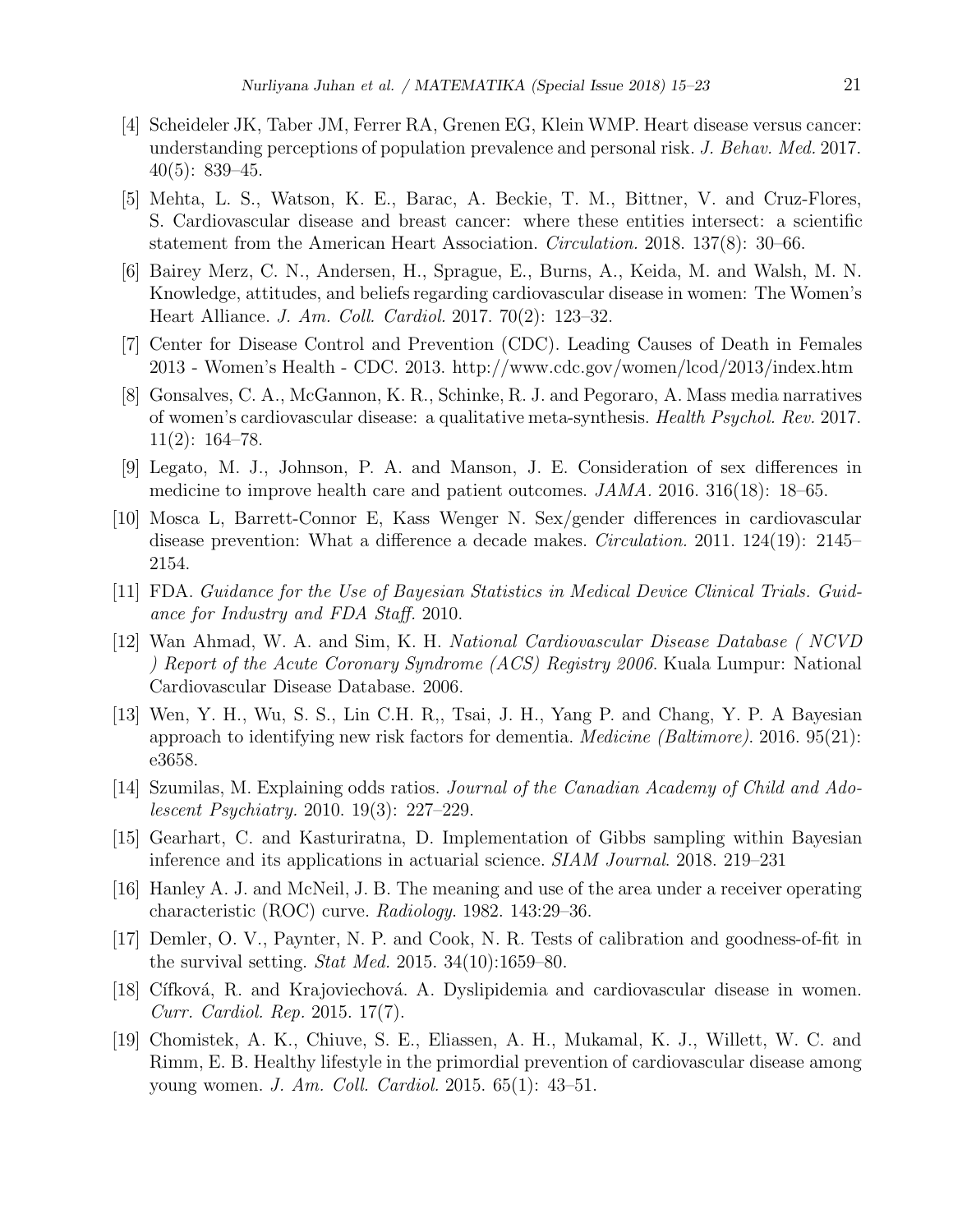- [20] Mozaffarian, D., Benjamin, E. J., Go, A. S., Arnett, D. K., Blaha, M. J. and Cushman, M. Executive summary: heart disease and stroke statistics-2015 update. Circulation. 2015. 131(4): 434–41.
- [21] Mehta, L. S., Beckie, T. M., DeVon, H. A., Grines, C. L., Krumholz, H. M. and Johnson, M. N. Acute myocardial infarction in women: a scientific statement from the American Heart Association. Circulation. 2016. 133: 916-947.
- [22] American Diabetes Association AD. Standards of medical care in diabetes-2015 abridged for primary care providers. *Clin Diabetes.* 2015. 33(2): 97–111.
- [23] Gupta, T., Kolte, D. , Khera, S., Harikrishnan, P., Mujib, M. and Aronow, W. S. Smoker's paradox in patients with ST-segment elevation myocardial infarction undergoing primary percutaneous coronary intervention. J. Am. Heart Assoc. 2016. 5(4): e003370.
- [24] Symons, R., Masci, P. G., Francone, M., Claus, P., Barison A. and Carbone, I. Impact of active smoking on myocardial infarction severity in reperfused ST-segment elevation myocardial infarction patients: the smoker's paradox revisited. Eur. Heart J. 2016. 37(36): 2756–2764.
- [25] Ali, S. F., Smith, E. E., Reeves, M. J., Zhao, X., Xian, Y. and Hernandez, A. F. Smoking Paradox in Patients Hospitalized With Coronary Artery Disease or Acute ischemic stroke. Circ. Cardiovasc Qual. Outcomes. 2015. 8(6 suppl 3): 73–80.
- [26] Hill, N. R., Fatoba, S. T., Oke, J. L., Hirst, J. A., O'Callaghan, C. A. and Lasserson, D. S. Global prevalence of chronic kidney disease - a systematic review and meta-analysis. In Remuzzi, G. (Ed.). PLoS One. 2016. 11(7): e0158765.
- [27] Mills, K. T., Xu, Y., Zhang, W., Bundy, J. D., Chen, C. S. and Kelly, T. N. A systematic analysis of worldwide population-based data on the global burden of chronic kidney disease in 2010. *Kidney Int.* 2015. 88(5): 950–7.
- [28] Milwidsky, A., Greidinger, D. and Topilsky, Y. Echocardiographic Killip Classification. https://events.eventact.com/dan/29113/114953.pdf
- [29] Taguchi, E., Konami, Y., Inoue, M., Suzuyama, H., Kodama, K. and Yoshida, M. Impact of Killip classification on acute myocardial infarction: data from the SAIKUMA registry. Heart Vessels. 2017. 32(12): 1439–1447.
- [30] Fach, A., Bünger, S., Zabrocki, R., Schmucker, J., Conradi, P. and Garstka, D. Comparison of outcomes of patients with ST-Segment elevation myocardial infraction treated by primary percutaneous coronary intervention analyzed by age groups (85 years); (results from the Bremen STEMI Registry). Am. J. Cardiol. 2015. 116(12): 1802–9.
- [31] Shiraishi, J., Kohno, Y., Nakamura, T., Yanagiuchi, T., Hashimoto, S. and Ito, D. Predictors of in-hospital outcomes after primary percutaneous coronary intervention for acute myocardial infarction in patients with a high Killip class. *Intern Med.* 2014. 53(9): 933–939.
- [32] Ley, S. H., Li, Y., Tobias, D. K., Manson, J. E., Rosner, B. and Hu, F. B. Duration of reproductive life span, age at Menarche, and age at menopause are associated with risk of cardiovascular disease in women. J. Am. Heart Assoc. 2017  $6(11)$ : e006713.
- [33] Gerbarg, P. L. and Brown, R. P. Pause menopause with Rhodiola rosea, a natural selective estrogen receptor modulator. Phytomedicine. 2016. 23(7): 763–769.
- [34] WHO. 10 Leading Causes of Death in Females. WHO. 2018.